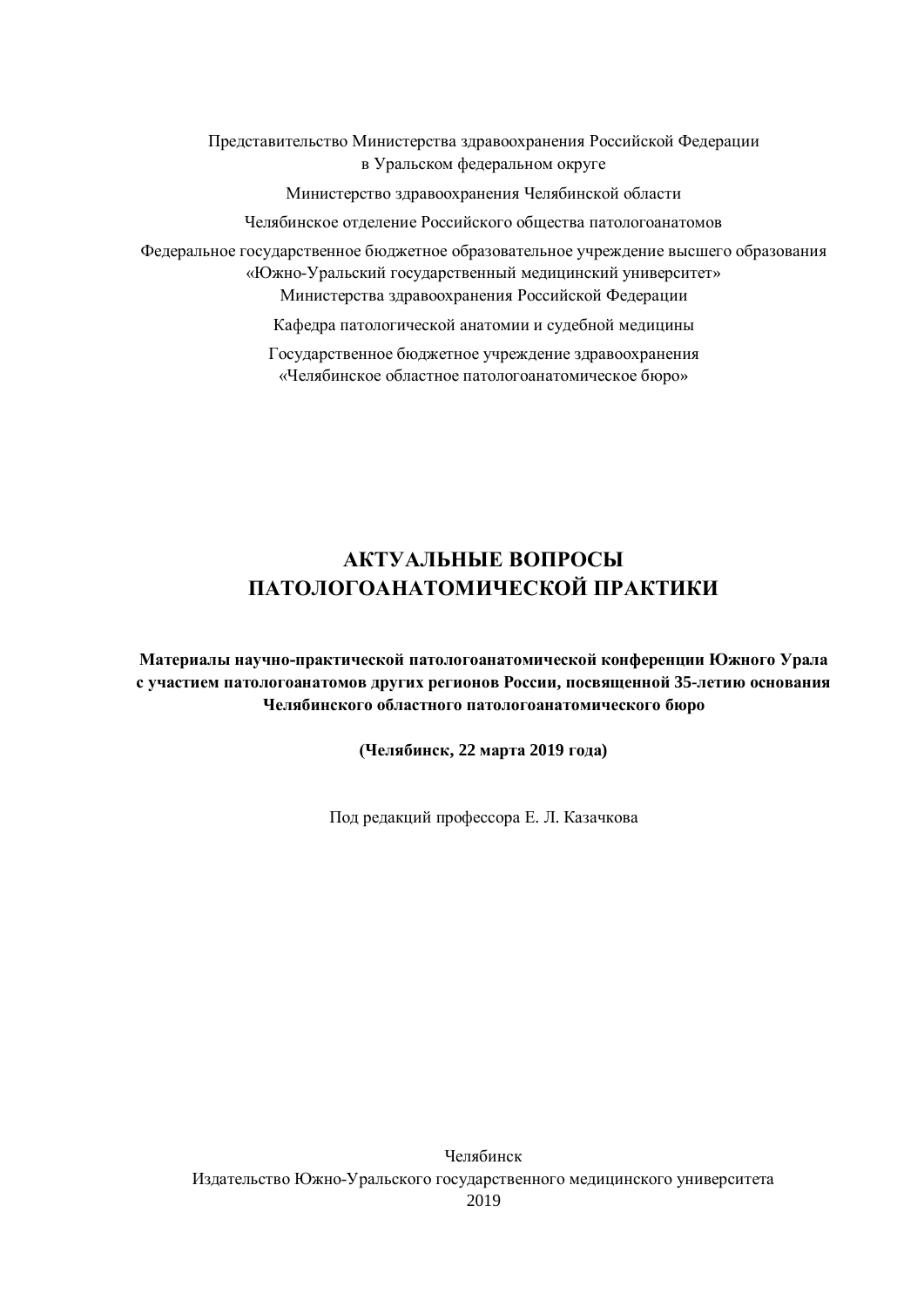ɍȾɄ 616-091(470.55)(063) ȻȻɄ 52.5 A43

**Актуальные** вопросы патологоанатомической практики: материалы научно-практической А43 патологоанатомической конференции Южного Урала с участием патологоанатомов других регионов России, посвященной 35-летию основания Челябинского областного патологоанатомического бюро (Челябинск, 22 марта 2019 года) / под редакцией Е. Л. Казачкова. — Челябинск: Издательство Южно-Уральского государственного медицинского университета, 2019. — 100 с. : ил.

#### ISBN 978-5-94507-243-5

В сборнике представлены труды ведущих специалистов-патологоанатомов Южного Урала, ряда регионов России, посвященные избранным проблемам патологической анатомии. Опубликованные в сборнике материалы предназначены для врачей-патологоанатомов, научных работников, преподавателей патологической анатомии, врачей клинических специальностей, организаторов здравоохранения, клинических ординаторов и студентов медицинских вузов, интересующихся вопросами патологии человека.

> **ɍȾɄ 616-091(470.55)(063) ȻȻɄ 52.5**

Все права авторов защищены. Никакая часть этой книги не может быть воспроизведена в любой форме, любыми средствами — электронными или механическими, включая фотографирование, магнитную запись, иные средства копирования или сохранения информации, без письменного разрешения издательства.

Иллюстрация на обложке: Хоакин Соролья-и-Бастида (Joaquín Sorolla y Bastida, 1863–1923). Портрет доктора Симарро с микроскопом (1897). Холст, масло,  $80 \times 100$  см. Фонд наследия генерала Симарро, университет Комплутенсе, Мадрид, Испания.

#### Научное издание

#### АКТУАЛЬНЫЕ ВОПРОСЫ ПАТОЛОГОАНАТОМИЧЕСКОЙ ПРАКТИКИ

Материалы научно-практической патологоанатомической конференции Южного Урала с участием патологоанатомов других регионов России, посвященной 35-летию основания Челябинского областного патологоанатомического бюро

(Челябинск, 22 марта 2019 года)

Под редакцией Е. Л. Казачкова

Подписано в печать 15.03.2019. Формат 60  $\times$  84  $1/s$ . Усл. печ. л. 11,63. Бумага офсетная. Гарнитура Times New Roman cyr. Печать лазерная. Тираж экз. Заказ № .

> Издательство Южно-Уральского государственного медицинского университета 454092, г. Челябинск, ул. Воровского, 64. Тел. +7 351 262-77-98

Отпечатано в ПЦ «ПРИНТМЕД». 454080, г. Челябинск, ул. Энтузиастов, 25а. Тел. +7 351 230-67-37. E-mail: rinmed@mail.ru

© Коппектив авторов, 2019 © Издательство Южно-Уральского государственного медицинского университета, 2019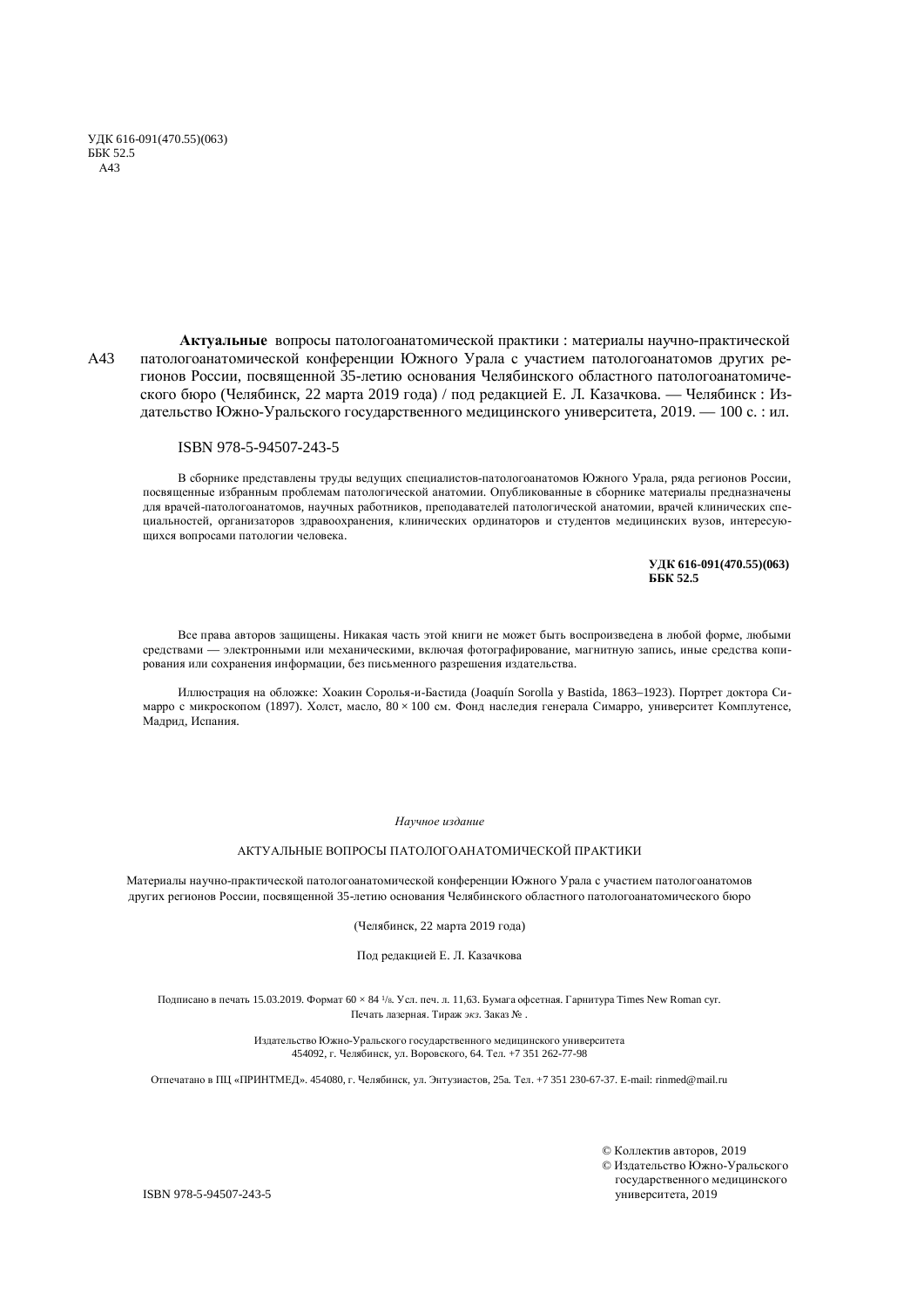### ОЦЕНКА ВЫРАЖЕННОСТИ ПОРТОСИСТЕМНОГО ШУНТИРОВАНИЯ У КРЫС С МОДЕЛЬЮ ПРЕДПЕЧЕНОЧНОЙ ПОРТАЛЬНОЙ ГИПЕРТЕНЗИИ С ПОМОШЬЮ ШВЕТНЫХ МИКРОСФЕР<sup>1</sup>

Н. О. Арефьев<sup>1</sup>, Е. Л. Казачков<sup>1</sup>, Д. В. Гарбузенко<sup>1</sup>, О. Т. Кочкина<sup>2</sup>

1 ФГБОУ ВО ЮУГМУ Минздрава России, кафедра патологической анатомии и судебной медицины, кафедра факультетской хирургии, Челябинск <sup>2</sup> НИИ иммунологии, Челябинск

Известно [1], что ангиогенез в брыжейке тонкой кишки является пусковым механизмом портосистемного коллатерального кровообращения при портальной гипертензии (ПГ). Существуют различные метолы его полсчета с помошью ввеления микросфер в пульпу селезенки лабораторных животных. В то же время степень развития портосистемных коллатералей при введении микросфер в верхнюю брыжеечную вену мало изучена.

Цель исследования: оценить выраженность портосистемного шунтирования при портальной гипертензии с помощью цветных микросфер, введенных в верхнюю брыжеечную вену, в эксперименте.

Все представленные процедуры с животными выполнялись в соответствии с руководством по уходу и использованию лабораторных животных (Guide for the Care and Use of Laboratory Animals. 8<sup>th</sup> ed. NIH Publication, 2011), а также были согласованы с независимым этическим комитетом ФГБОУ ВО ЮУГМУ Минздрава России.

Исследования проводились на 15 половозрелых самцах крыс линии Wistar массой  $(300 \pm 20)$  г, которые были разделены поровну на три группы: контрольную, ложнооперированную и опытную. Их содержали при 12-часовом световом дне, контролируемых температуре и влажности воздуха в пластиковых клетках размером 47 см  $\times$  34 см  $\times$  18 см, выстланных древесной шепой. Крысы получали комбинированный корм и волу *ad libitum*.

В отличие от контрольных животных, крысам опытной группы создавали модель предпеченочной ПГ [2]. После анестезии (Золетил<sup>®</sup>, 40 мг/кг внутривенно) и срединной лапаротомии воротная вена тщательно выделялась из окружающих тканей проксимальнее места слияния селезеночной и верхней брыжеечной вен и перевязывалась шелковой нитью 4-0 на расположенном рядом с ее стенкой катетере диаметром 0,9 мм, после чего он извлекался, создавая откалиброванный стеноз воротной вены. Животным ложнооперированной группы выделяли воротную вену, однако лигатуру не накладывали.

Во время релапаротомии на 7-е сутки эксперимента у крыс опытной и ложнооперированной групп, а также у интактных крыс контрольной группы измерялось портальное давление. Исследование проводилось дифференциальным манометром Testo 510 (Германия), соединенным с катетером диаметром 0,6 мм, установленным в дистальную часть верхней брыжеечной вены. Рассчитывалось среднее арифметическое максимального и минимального значений, полученных в течение 5 минут контроля давления. Для предотвращения тромбообразования животным обеих групп непосредственно перед измерением вводили гепарин внутривенно болюсно в дозировке 300 ЕД/кг.

Для оценки выраженности портосистемного шунтирования приблизительно 60 000 желтых полистироловых микросфер диаметром 15 мкм (DyeTrak VII+, Triton Technology, CIIIA) вводили в верхнюю брыжеечную вену в течение 30 секунд. После выведения животного из эксперимента печень и легкие помещались в полипропиленовые центрифужные пробирки, куда было добавлено 15 000 голубых микросфер с целью контроля процесса обработки образцов. Количество микросфер в каждом образце определяли, руководствуясь инструкциями производителя. Ткань переваривали в 1 М КОН при 50 °С в течение 14 часов, а затем гомогенизировали с помощью ультразвукового соникатора (ООО «МЭЛФИЗ-ультразвук», г. Москва), после чего

l

<sup>&</sup>lt;sup>1</sup> Исследование выполнено при финансовой поддержке РФФИ в рамках научного проекта № 18-315-00434.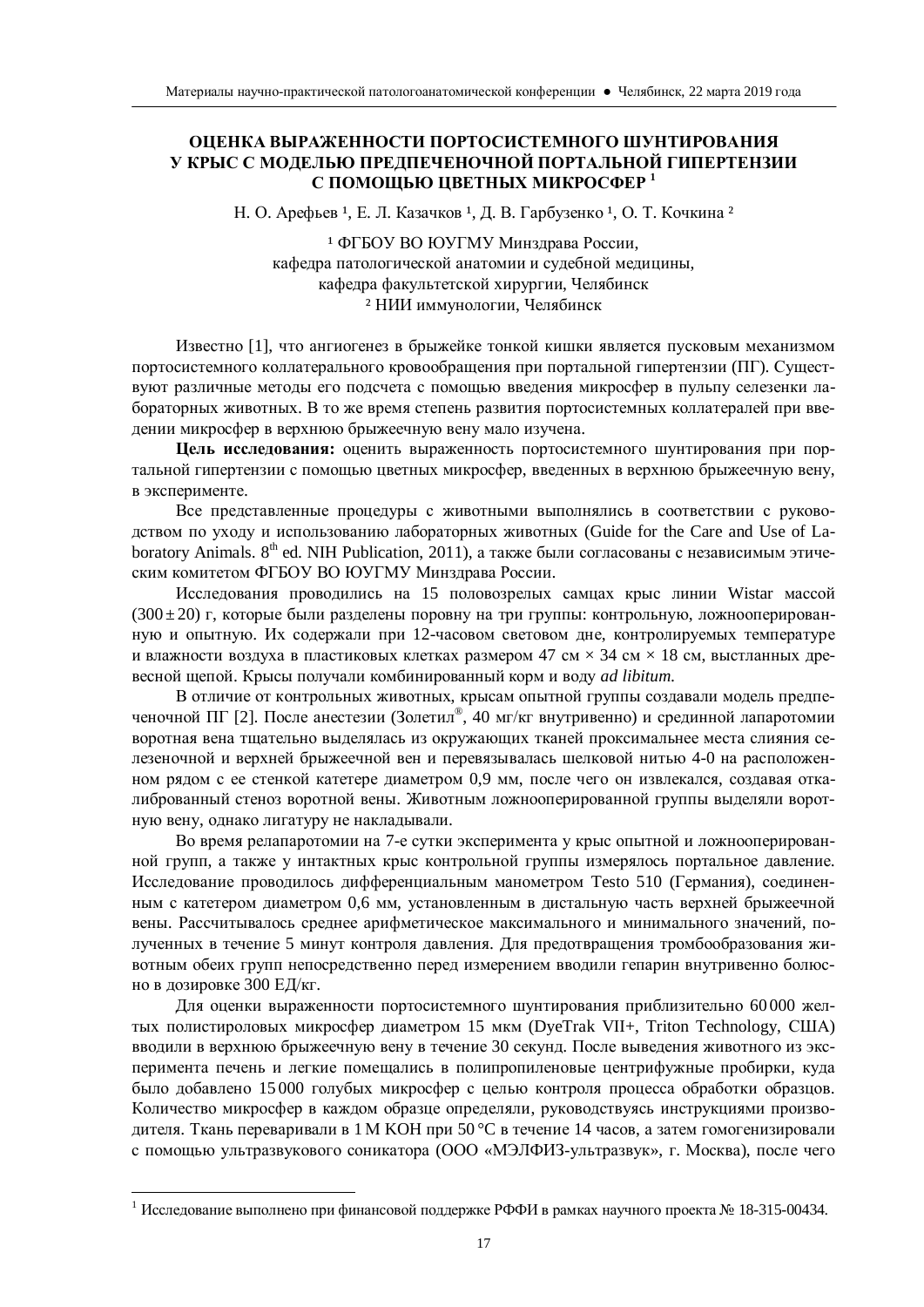центрифугировали при 1500 g. Надосадочную жидкость удаляли и осадок отмывали, используя 10 %-й раствор Тритон X-100, подкисленный этанол и 95 %-й этанол. Преципитат, содержащий микросферы, высушивали в течение 12 часов при температуре 50 °С. Для обесцвечивания микросфер и элюирования красителя к их осадку добавляли 400 мкл подкисленного 2-этоксиэтилацетата. Абсорбцию каждого образца определяли методом фотометрии по конечной точке с холостой пробой по реагенту на длине волны 405 и 630 нм, используя флуориметр «Флюорат-02-3М» (АО «Аквилон», г. Москва). Число микросфер подсчитывали путем сравнения со стандартами, при этом пересекающийся диапазон голубого и желтого корректировали методом матричной инверсии. Портосистемное шунтирование было рассчитано как отношение микросфер в легких к их суммарному количеству в легких и печени.

Данные представлены в виде М (медиана) и [O<sub>1</sub>; O<sub>3</sub>] (квартили). Статистическая значимость была рассчитана с использованием программы IBM SPSS Statistics. U-критерий Манна — Уитни и критерий Краскела — Уоллеса были использованы для сравнения между группами. Критический уровень отклонения нулевой гипотезы был принят за  $p < 0.05$  (то есть уровень значимости 5 %).

Портальное давление у крыс опытной группы было достоверно выше, чем контрольной и ложнооперированной: 13,6 [12,01; 14,18], 6,5 [6,06; 7,0] и 8,0 [7,52; 8,2] мм рт. ст. соответственно (р = 0,009), что подтверждает развитие ПГ после частичного лигирования воротной вены (таблица 1).

Таблица 1

| $N_2$      | Портальное давление, мм рт. ст. |                           |                |  |
|------------|---------------------------------|---------------------------|----------------|--|
|            | Контрольная группа              | Ложнооперированная группа | Опытная группа |  |
|            | 5,00                            | 8,20                      | 12,01          |  |
| $\bigcirc$ | 6,06                            | 7,52                      | 11,00          |  |
| 3          | 6,50                            | 9,10                      | 13,60          |  |
| 4          | 7,00                            | 8,00                      | 14,18          |  |
|            | 7,00                            | 7,45                      | 14,67          |  |

### Величина портального давления у крыс на 7-е сутки эксперимента

Выраженность портосистемного шунтирования в опытной группе составила 65,19 [53,98; 78,97] и была минимальна в контрольной и ложнооперированной группах: 0 [0,00; 0,00]  $(p = 0.07)$  и 5,73 [4,84; 7,30]  $(p = 0.09)$ . Это означает развитие портосистемного коллатерального кровотока до 93 % у крыс с портальной гипертензией на 7-е сутки после создания модели (таблица 2). При этом между всеми группами выявлены статистически значимые различия как в значениях портального давления, так и портосистемного шунтирования (р = 0,02).

Таблица 2

Выраженность портосистемного шунтирования у крыс на 7-е сутки эксперимента

| $N_2$ | Портосистемное шунтирование, % |                           |                |
|-------|--------------------------------|---------------------------|----------------|
|       | Контрольная группа             | Ложнооперированная группа | Опытная группа |
|       | 4,77                           | 7,29                      | 92,93          |
| ◠     |                                | 9,79                      | 78,97          |
|       |                                | 4,41                      | 65,18          |
|       |                                | 4,84                      | 53,98          |
|       |                                | 5,73                      | 29,73          |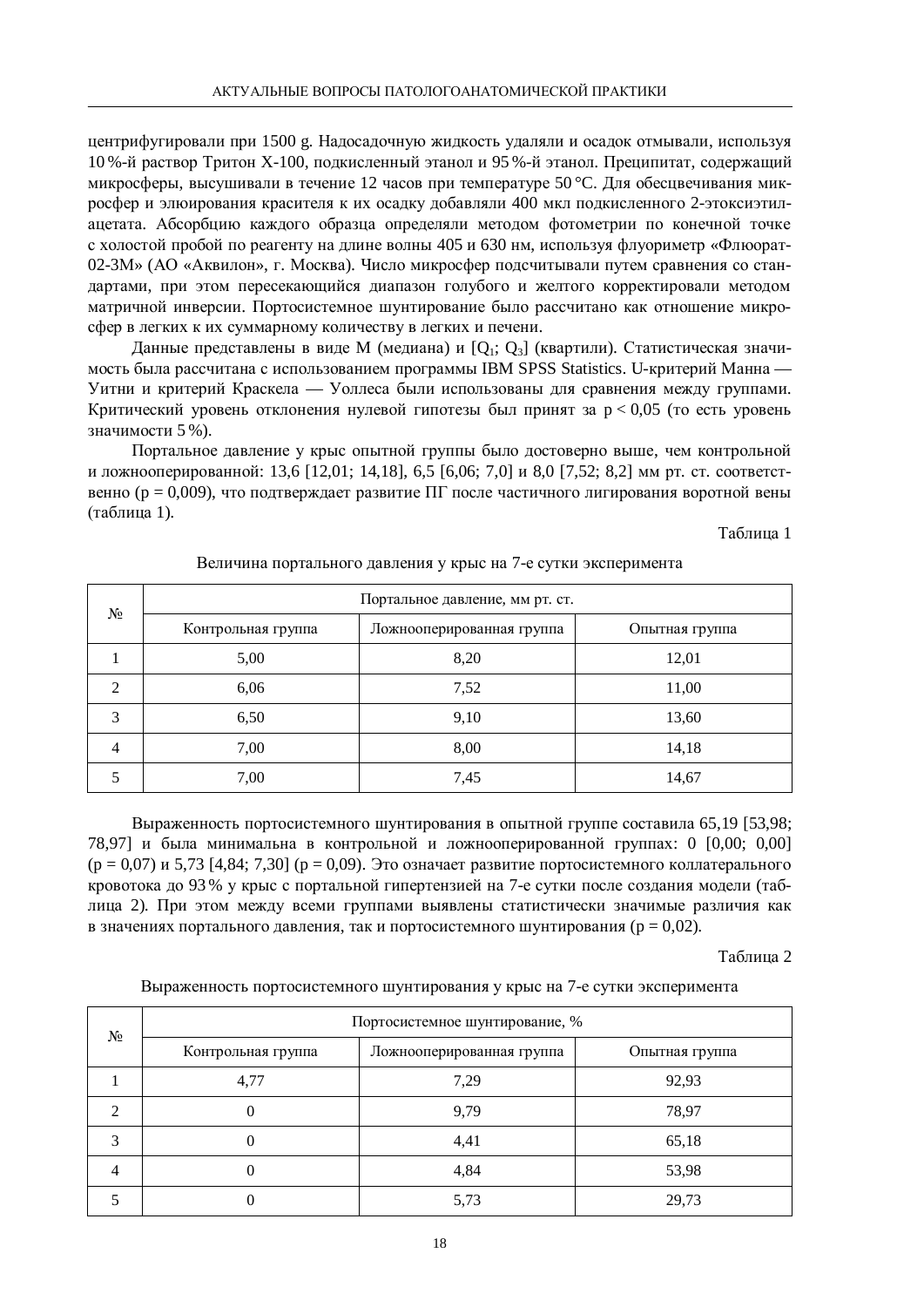Таким образом, нами проведено экспериментальное исследование, в котором оценена выраженность портосистемного шунтирования у крыс с предпеченочной ПГ на 7-е сутки от создания модели методом цветных микросфер, введенных в верхнюю брыжеечную вену, по сравнению с ложнооперированной и контрольной группами.

В 1981 году М. Chojkier и R. J. Groszmann [3] предложили для оценки степени портосистемного шунтирования использовать <sup>51</sup>Ст-меченные микросферы. Модификация этой методики с их заменой на цветные полистироловые получила широкое распространение в настоящее время, поскольку это исключает работу с опасным радиоактивным материалом при сохранении точности исследования [4]. Так, с помощью микросфер было выявлено [5], что у крыс с моделью ПГ, вызванной частичным лигированием воротной вены, портосистемные коллатерали начинают образовываться уже на вторые сутки после ее создания.

Традиционно используется метод введения микросфер в селезенку с оценкой их накопления в печени и легких. Другой подход может заключаться во введении микросфер одного из двух щветов в верхнюю брыжеечную вену и селезенку одновременно с их последующим измерением в легких, печени, селезенке и почках. Это необходимо для более детальной оценки общего шунтирования, которое состоит из портокавального и спленоренального компонентов [6].

В настоящем исследовании выраженность портосистемного шунтирования у крыс опытной группы, оцененная введением микросфер в верхнюю брыжеечную вену, статистически значимо превышала показатели такового в группах сравнения, что связано с выраженным подъемом портального давления и увеличением сосудистого сопротивления портальному кровотоку, вызывающим гемодинамическую перегрузку в спланхническом сосудистом русле. Последняя может быть индуктором каскада событий, в том числе спланхнического ангиогенеза, ведущего к развитию гипердинамического циркуляторного статуса и портосистемного коллатерального кровообращения [7].

Вместе с тем наблюдался значительный разброс показателей шунтирования у крыс опытной группы (от 30 до 92 %). Он может быть связан с различно выраженным спаечным процессом между печенью и соседними органами брюшной полости после первой операции, вследствие которого часть микросфер попадала в печеночное микроциркуляторное русло в обход стенозированной воротной вены. Для изучения этого феномена требуются дальнейшие исследования. Кроме того, спаечный процесс наблюдался и в ложнооперированной группе и мог вызывать небольшой подъем портального давления, с чем связано статистически достоверное различие показателей портального давления и портосистемного шунтирования между контрольной и ложнооперированной группами.

Таким образом, в проведенной нами предварительной экспериментальной работе наблюдалось значительное увеличение портосистемного шунтирования у крыс с моделью ПГ. Для изучения механизма его развития требуются дальнейшие иммуногистохимические исследования с видеоморфометрией.

### Список литературы:

1. Garbuzenko D. V., Arefyev N. O., Belov D. V. Restructuring of the vascular bed in response to hemodynamic disturbances in portal hypertension // World J. Hepatol. 2016.  $\mathcal{N}_2$  36. P. 1602–1609.

2. Арефьев Н. О., Гарбузенко Д. В. Выбор оптимальной методики частичного лигирования воротной вены при моделировании внепеченочной портальной гипертензии // Вестник совета молодых ученых и специалистов Челябинской области. 2016. № 1. С. 14–19.

3. Chojkier M., Groszmann R. J. Measurement of portal-systemic shunting in the rat by using Ȗ-labeled microspheres // Am. J. Physiol. 1981. Vol. 240. P. G371–G375.

4. Hodeige D., de Pauw M., Eechaute W. et al. On the validity of blood flow measurement using colored microspheres // Am. J. Physiol. 1999. Vol. 276. P. H1150–H1158.

5. Fernandez M., Vizzutti F., Garcia-Pagan J. C. et al. Anti-VEGF receptor-2 monoclonal antibody prevents portal-systemic collateral vessel formation in portal hypertensive mice // Gastroenterology. 2004. Vol. 126. P. 886–894.

6. Schwabl P., Payer B. A., Grahovac J. et al. Pioglitazone decreases portosystemic shunting by modulating inflammation and angiogenesis in cirrhotic and non-cirrhotic portal hypertensive rats // J. Hepatol. 2014. № 6. P. 1135–1142.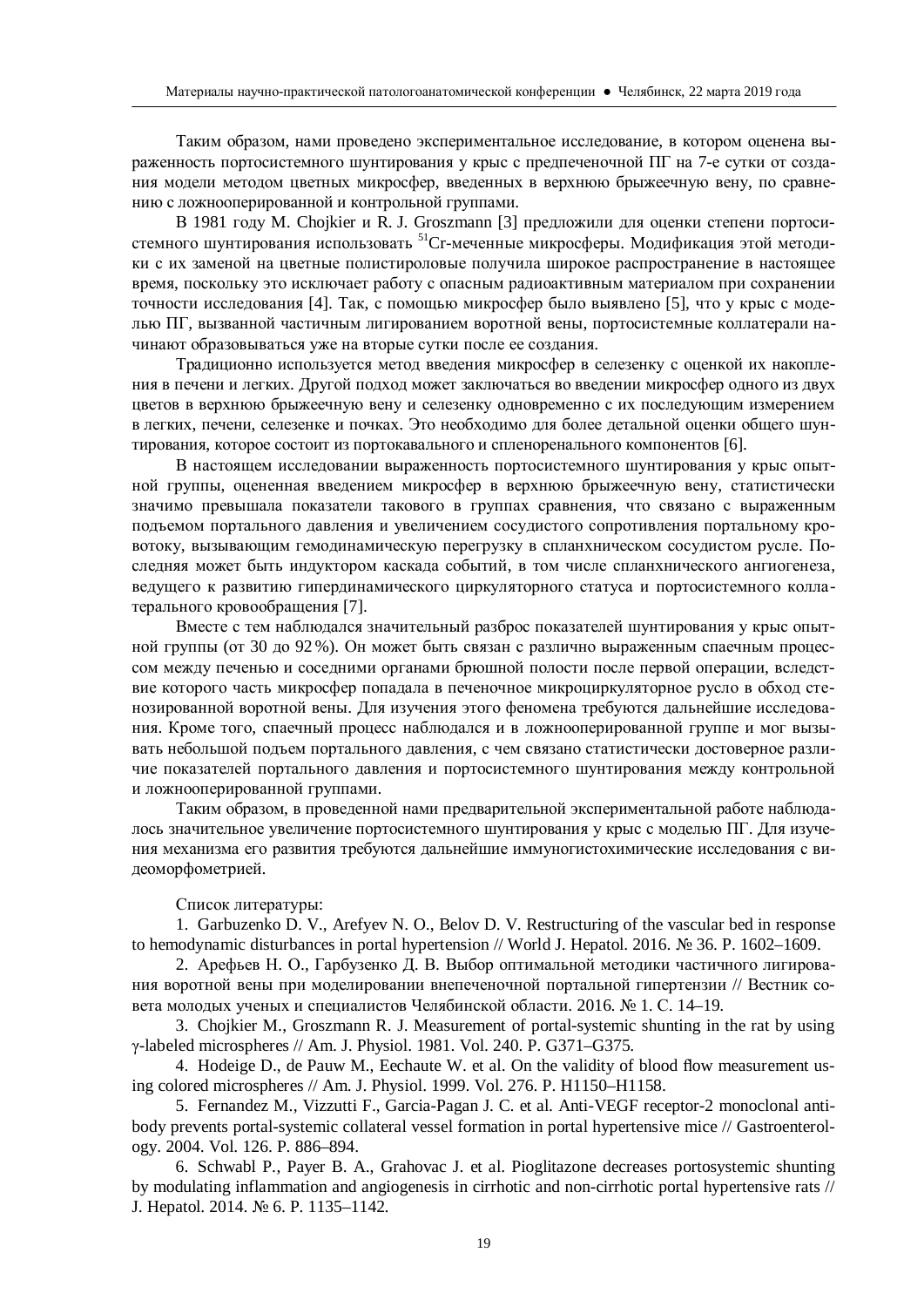7. Fernández M., Semela D., Bruix J. et al. Angiogenesis in liver disease // J. Hepatol. 2009. N<sub>o</sub> 3. P. 604–620.

### КОМБИНИРОВАННАЯ НЕПРЯМАЯ ЛАЗЕРНАЯ РЕВАСКУЛЯРИЗАЦИЯ МИОКАРДА ПРИ ИШЕМИЧЕСКОЙ БОЛЕЗНИ СЕРДЦА (ЭКСПЕРИМЕНТАЛЬНОЕ ИССЛЕДОВАНИЕ)

Л. В. Астахова<sup>1</sup>, Е. С. Головнева<sup>1</sup>, Р. У. Гиниатуллин<sup>1</sup>, Е. Н. Игнатьева<sup>1</sup>, С. И. Андриевских <sup>2</sup>. Н. М. Алиев <sup>2</sup>, О. П. Лукин<sup>2</sup>

1 ГБУЗ МЦЛМ, Челябинск

<sup>2</sup> ФГБУ «Федеральный центр сердечно-сосудистой хирургии», Челябинск

Ишемическая болезнь сердца остается одной из главных причин, определяющих высокий уровень инвалидизации и смертности работоспособного населения во всем мире [1].

При этом вследствие процессов ишемии закономерно развивается систолическая и диастолическая дисфункция миокарда [2].

Хроническая сердечная недостаточность, субстратом которой прежде всего является кардиосклероз как наиболее частый исход ишемической болезни сердца, также является социальной проблемой. По данным В. А. Алмазова и С. В. Шляхтова [3], хронической сердечной недостаточностью страдают около 1 % взрослого населения страны и 10 % людей старше 75 лет.

Большую эффективность в лечении сердечной недостаточности, связанной преимущественно с коронарной патологией, приобрели малоинвазивные и хирургические методы, такие как стентирование коронарных артерий, транслюминальная ангиопластика коронарных артерий, прямая реваскуляризация миокарда или аортокоронарное шунтирование, динамическая кардиомиопластика, реконструктивные операции на левом желудочке, методы вспомогательного кровообращения и, конечно, трансплантация сердца [4].

Операция трансмиокардиальной лазерной реваскуляризации миокарда, разработанная в ЧГИЛХ (г. Челябинск), зарекомендовала себя как эффективный и щадящий метод непрямой реваскуляризации ишемизированного миокарда [5]. Однако количество лазерных каналов в миокарде ограничивается повреждающим действием ВИЛИ на биологические ткани.

В то же время в Уфе под руководством профессора офтальмологии Э. Р. Мулдашева был создан препарат «Аллоплант» с низкими антигенными свойствами, который является стимулятором регенерации тканей и дифференцировки клеточных элементов при сопутствующей ингибиции развития рубцовой ткани [6].

Эти данные привели нас к мысли о возможности стимуляции процессов регенерации или же приостановлении процессов постинфарктного ремоделирования миокарда сердца с использованием диспергированного материала «Аллоплант».

Поэтому мы поставили цель — разработать новую схему оперативного лечения ишемии миокарда с применением ТМЛР и препарата «Аллоплант» для улучшения непрямой реваскуляризанции в ишемизированном миокарде.

Хронический эксперимент был выполнен на 12 беспородных кроликах массой тела 3–5 кг. 4 животных были использованы для отработки этапов операции. 4 кролика вошли в группу сравнения и 4 — в опытную группу.

Кроликам группы сравнения выполняли перевязку ПНА ЛКА и оставляли на срок 1 сутки и 1 месяц.

Кроликам опытной группы выполняли перевязку ПНА ЛКА, оставляли на 1 месяц, затем вновь проводили торакотомию, в перифокальных зонах миокарда, дистальнее места перевязки ПНА ЛКА, делали два лазерных канала и вводили суспензию препарата «Аллоплант» (40 мг препарата, разделенные на 4–5 инъекций). Источником лазерного излучения служил диодный лазер «ЛАХТА-МИЛОН» (г. Санкт-Петербург, Россия) с ллиной волны 1060 нм. Режимы были подобраны экспериментальным путем: амплитудная мощность 5 Вт, импульс 60 мс : пауза 40 мс, кварцевый световод с диаметром светонесущей жилы 0,4 мм.